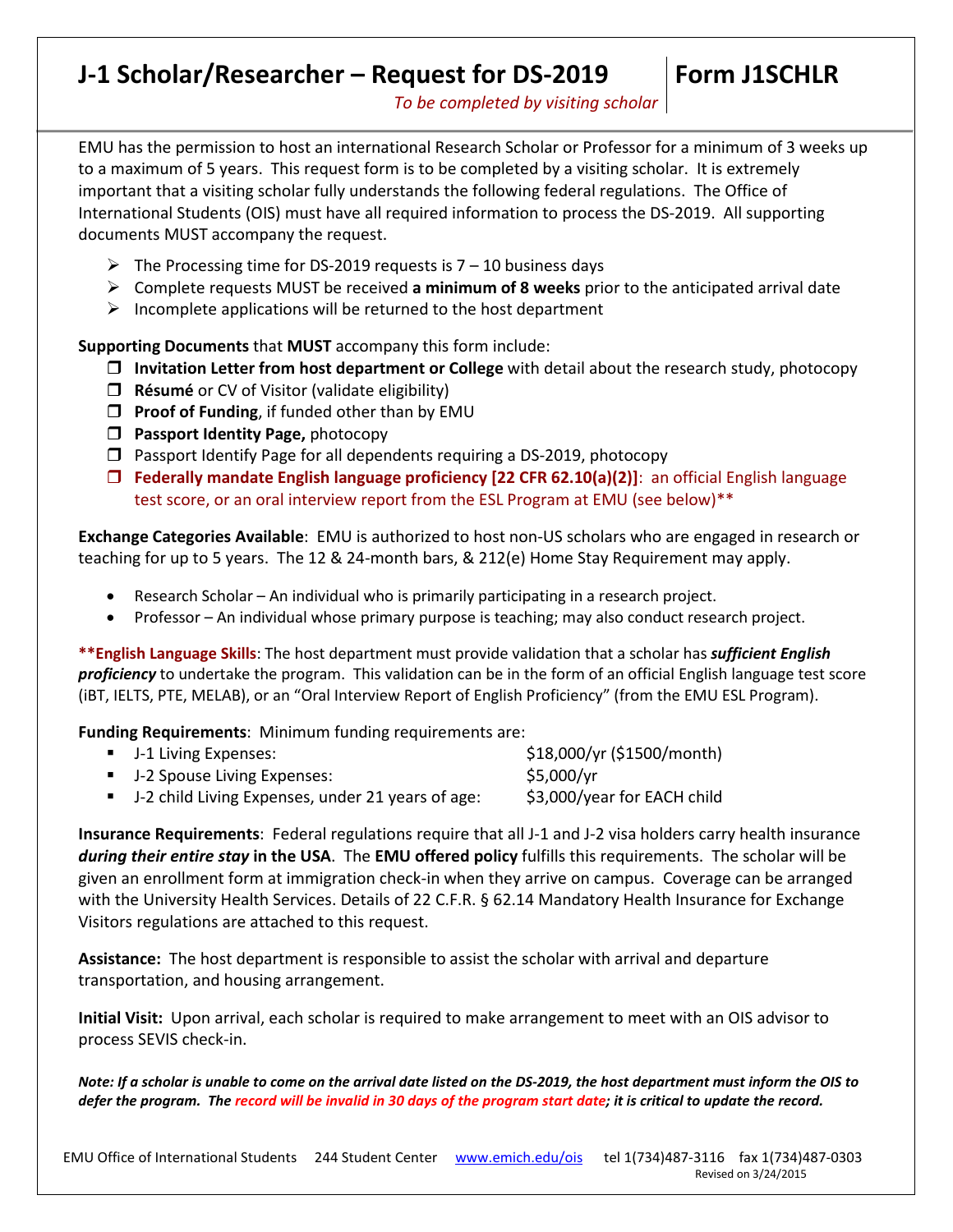# **J-1 Researcher Request – to be completed by the** *Visitor*

## **Purpose of Request:**

- **Initial DS-2019 request**
- $\Box$  Transfer to EMU from another US Institution

| Name of US Institution: | Transfer in Date: |
|-------------------------|-------------------|
| <b>Contact Person:</b>  | Phone Number:     |

## **Have you been in J-1 or J-2 status sometime within the past 5 years?**

| l No<br>$\bigcup$ Yes - $\cdot$<br>when:<br>__<br>$\sim$ $\sim$ | Lategory <sup>.</sup> |  |
|-----------------------------------------------------------------|-----------------------|--|
|-----------------------------------------------------------------|-----------------------|--|

If yes, copies of their DS-2019 must be attached with this request) *Note: if you have visited the U.S. on J-1 Research Scholar or Professor Category within the last 2 years, a new Research Scholar program may not be possible.*

### **Name must be exactly as it appears on your Passport;** please print clearly or type information

| First Name:                                                                                                  | <b>Family Name</b>                   |                |  | Middle Name: |  |
|--------------------------------------------------------------------------------------------------------------|--------------------------------------|----------------|--|--------------|--|
| Male $\square$<br>Female $\square$                                                                           | Birth Date: Month                    | Day            |  | Year         |  |
| City of Birth:                                                                                               | Country of Birth:                    |                |  |              |  |
| Country of Citizenship:                                                                                      | Country of Legal Permanent Residence |                |  |              |  |
| $\Box$ Bachelor's Student $\Box$ Master's or Ph.D. Student $\Box$ Employee<br>Last Position in Home Country: |                                      |                |  |              |  |
| If Employee, Job Title:                                                                                      |                                      |                |  |              |  |
| Marital Status: $\Box$ Yes $\Box$ No                                                                         | Children: $\Box$ Yes $\Box$ No       |                |  |              |  |
| <b>Mailing Address:</b>                                                                                      |                                      |                |  |              |  |
|                                                                                                              | Telephone Number:                    |                |  |              |  |
|                                                                                                              |                                      | Email Address: |  |              |  |

#### **Family Members who will accompany the Scholar:**

| Name, exactly as on passport:<br>First, Middle, Last, | Gender<br>M/F | Date of Birth<br>(mm/dd/yyyy) | City & Country<br>of Birth | Country of Legal<br>Permanent<br>Residence | Country of<br>Citizenship |
|-------------------------------------------------------|---------------|-------------------------------|----------------------------|--------------------------------------------|---------------------------|
| Spouse:                                               |               |                               |                            |                                            |                           |
| Child:                                                |               |                               |                            |                                            |                           |
| Child:                                                |               |                               |                            |                                            |                           |
| Child:                                                |               |                               |                            |                                            |                           |
| Child:                                                |               |                               |                            |                                            |                           |

**Funding Requirements**: Minimum funding requirements are:

- J-1 Living Expenses: \$18,000/yr (\$1500/month)
- 
- J-2 Spouse Living Expenses:  $$5,000/yr$

■ J-2 child Living Expenses, under 21 years of age: \$3,000/year for EACH child

EMU Office of International Students 244 Student Center [www.emich.edu/ois](http://www.emich.edu/ois) tel 1(734)487-3116 fax 1(734)487-0303 Revised on 3/24/2015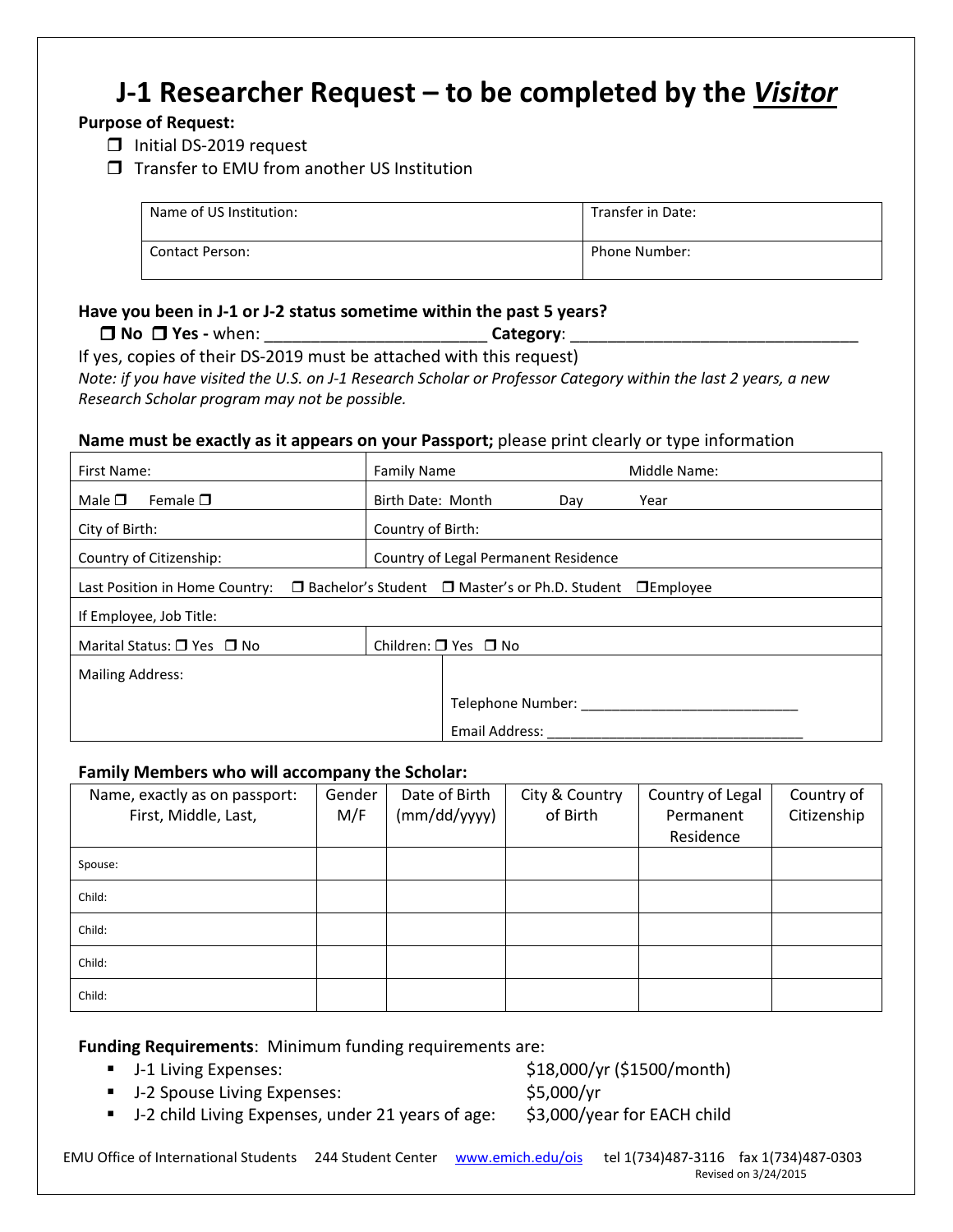### **22 C.F.R. § 62.14 Mandatory Health Insurance for Exchange Visitors**

(a) Sponsors shall require each exchange visitor to have insurance in effect which covers the exchange visitor for sickness or accident during the period of time that an exchange visitor participates in the sponsor's exchange visitor program.

**Minimum coverage shall provide:**

- (1) **medical benefits** of at least \$100,000 per accident or illness;
- (2) **repatriation of remains** in the amount of \$25,000;
- (3) expenses associated with **medical evacuation** of the exchange visitor to his or her home country in the amount of \$50,000; and
- (4) a **deductible** not to exceed \$500 per accident or illness.

(b) An insurance policy secured to fulfill the requirements of this section:

- (1) may require a **waiting period for pre-existing conditions** which is reasonable as determined by current industry standards;
- (2) may include provision for **co-insurance** under the terms of which the exchange visitor may be required to pay up to 25 percent of the covered benefits per accident or illness; and
- (3) shall not unreasonably exclude coverage for perils inherent to the activities of the exchange program in which the exchange visitor participates.

(c) Any policy plan or contract secured to fulfill the above requirements must, at minimum, be:

- (1) Underwritten by an insurance corporation having an A.M. Best rating of "A-" or above, an Insurance Solvency International, Ltd. (ISI) rating of "A-" or above, a Standard and Poor's Claims-paying Ability rating of "A" or above, a Weiss Research, Inc. rating of B+ or above, or such other rating service as the Agency may from time to time specify; or
- (2) Backed by the full faith and credit of the government of the exchange visitor's home country; or
- (3) Part of a health benefits program offered on a group basis to employees or enrolled students by a designated sponsor; or
- (4) Offered through or underwritten by a federally qualified Health Maintenance Organization (HMO) or eligible Competitive Medical Plan (CMP) as determined by the Health Care Financing Administration of the U.S. Department of Health and Human Services.

(d) Federal, state or local government agencies, state colleges and universities, and public community colleges may, if permitted by law, self-insure any or all of the above-required insurance coverage.

(e) At the request of a non-governmental sponsor of an exchange visitor program, and upon a showing that such sponsor has funds readily available and under its control sufficient to meet the requirements of this section, the Agency may permit the sponsor to self-insure or to accept full financial responsibility for such requirements.

(f) The Agency, in its sole discretion, may condition its approval of self-insurance or the acceptance of full financial responsibility by the non-governmental sponsor by requiring such sponsor to secure a payment bond in favor of the Agency guaranteeing the sponsor's obligations hereunder.

(g) **An accompanying spouse or dependent of an exchange visitor is required to be covered by insurance in the same amounts** [as the principal].

Sponsors shall inform exchange visitors of this requirement, in writing, in advance of the exchange visitor's arrival in the United States.

(h) An exchange visitor who **willfully fails to maintain** the insurance coverage set forth above while a participant in an exchange visitor program or who makes a material misrepresentation to the sponsor concerning such coverage shall be deemed to be in violation of these regulations and shall be subject to termination as a participant.

(i) A sponsor shall terminate an exchange visitor's participation in its program if the sponsor determines that the exchange visitor or any accompanying spouse or dependent willfully fails to remain in compliance with insurance requirements.

EMU Office of International Students 244 Student Center [www.emich.edu/ois](http://www.emich.edu/ois) tel 1(734)487-3116 fax 1(734)487-0303 Revised on 3/24/2015